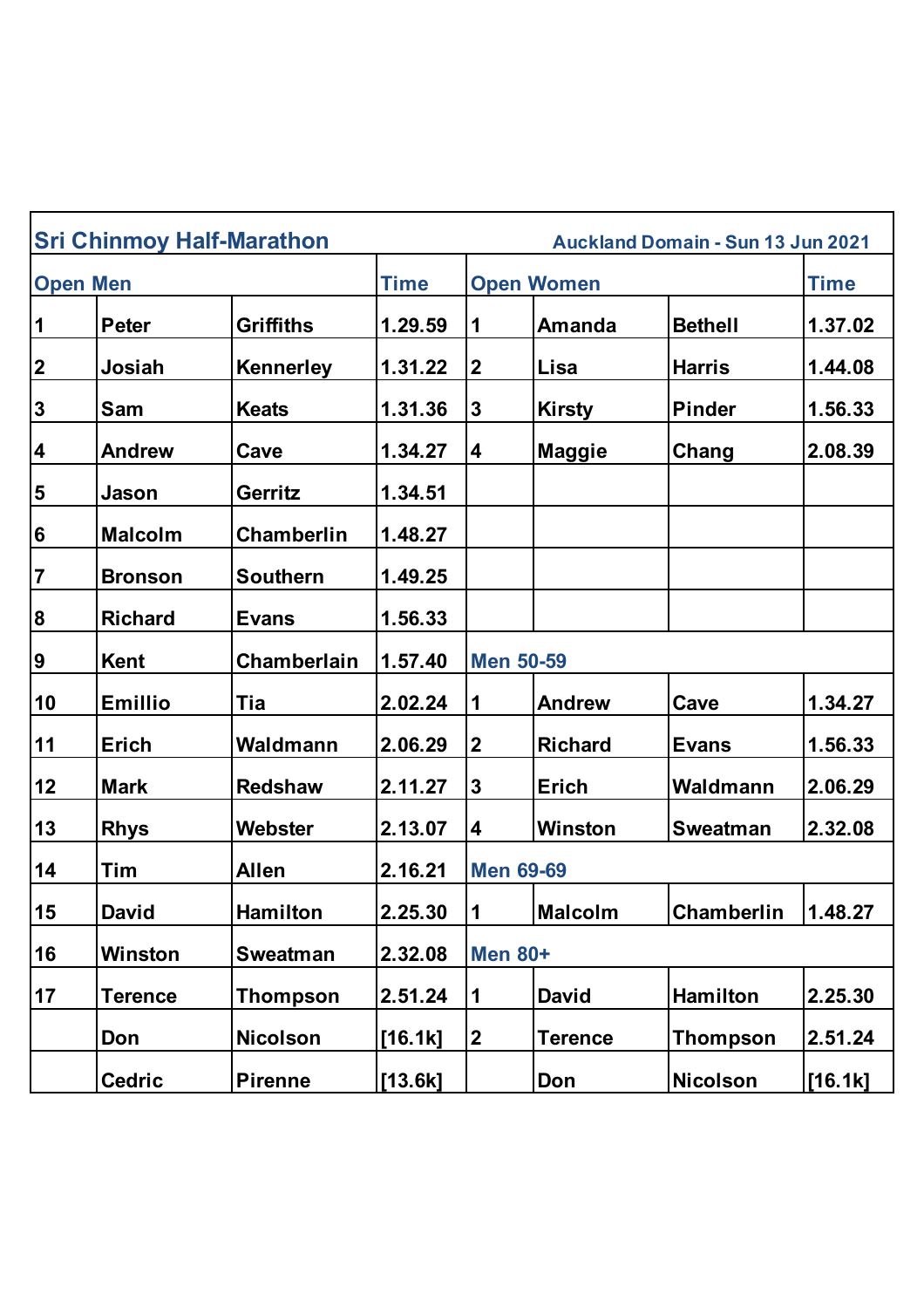| <b>Sri Chinmoy 10k Race</b><br><b>Auckland Domain - Sun 13 Jun 2021</b> |                |                  |             |                  |                   |                 |         |
|-------------------------------------------------------------------------|----------------|------------------|-------------|------------------|-------------------|-----------------|---------|
| <b>Open Men</b>                                                         |                |                  | <b>Time</b> |                  | <b>Open Women</b> |                 |         |
| 1                                                                       | <b>Kieran</b>  | <b>Hedley</b>    | 39.43       | 1                | <b>Kathy</b>      | Fell            | 1.05.12 |
| $\boldsymbol{2}$                                                        | Carl           | <b>Byrne</b>     | 39.43       | $\boldsymbol{2}$ | Lisa              | <b>Melia</b>    | 1.20.27 |
| $\mathbf 3$                                                             | Elijah         | <b>Ivimey</b>    | 41.23       | $\mathbf{3}$     | <b>Theresa</b>    | <b>Tamapeau</b> | 1.40.10 |
| 4                                                                       | <b>Mike</b>    | <b>Armstrong</b> | 41.36       | Women 50+        |                   |                 |         |
| 5                                                                       | <b>Vincent</b> | <b>Sesto</b>     | 41.43       | 1                | Kathy             | Fell            | 1.05.12 |
| $6\phantom{1}$                                                          | Gavin          | <b>Gower</b>     | 42.29       | $\boldsymbol{2}$ | Lisa              | <b>Melia</b>    | 1.20.27 |
| $\overline{7}$                                                          | <b>Duncan</b>  | <b>Macrosson</b> | 42.32       | $\mathbf 3$      | <b>Theresa</b>    | Tamapeau        | 1.40.10 |
| 8                                                                       | <b>Aron</b>    | <b>Thompson</b>  | 44.38       |                  |                   |                 |         |
| $\boldsymbol{9}$                                                        | <b>Daniel</b>  | <b>Hayes</b>     | 45.01       |                  |                   |                 |         |
| 10                                                                      | <b>Ivor</b>    | <b>Gerber</b>    | 45.52       |                  |                   |                 |         |
| 11                                                                      | <b>Sam</b>     | <b>Gerber</b>    | 46.11       |                  |                   |                 |         |
| 12                                                                      | Dil            | <b>Datta</b>     | 46.40       |                  |                   |                 |         |
| 13                                                                      | <b>Nick</b>    | <b>McCaw</b>     | 48.11       |                  |                   |                 |         |
| 14                                                                      | Zbigniew       | <b>Hadrys</b>    | 49.06       |                  |                   |                 |         |
| 15                                                                      | <b>Satnam</b>  | <b>Singh</b>     | 49.49       |                  |                   |                 |         |
| 16                                                                      | <b>Stephen</b> | <b>Rawles</b>    | 51.10       |                  |                   |                 |         |
| 17                                                                      | <b>James</b>   | <b>Clynes</b>    | 51.37       |                  | <b>Men 50+</b>    |                 |         |
| 18                                                                      | <b>Ryan</b>    | <b>Escobar</b>   | 53.58       | $\mathbf 1$      | <b>Ivor</b>       | Gerber          | 45.52   |
| 19                                                                      | lan            | Craig            | 54.44       | $\boldsymbol{2}$ | Dil               | <b>Datta</b>    | 46.40   |
| 20                                                                      | <b>Brian</b>   | Gilmour          | 1.01.20     | $\mathbf{3}$     | lan               | Craig           | 54.44   |
| 21                                                                      | <b>Bradley</b> | Wynn             | 1.01.45     | 4                | <b>Brian</b>      | Gilmour         | 1.01.20 |
| 22                                                                      | <b>Mike</b>    | Kingdon          | 1.04.36     | 5                | <b>Bradley</b>    | Wynn            | 1.01.45 |
| 23                                                                      | <b>Shane</b>   | <b>Prins</b>     | 1.35.13     | 6                | <b>Shane</b>      | <b>Prins</b>    | 1.35.13 |